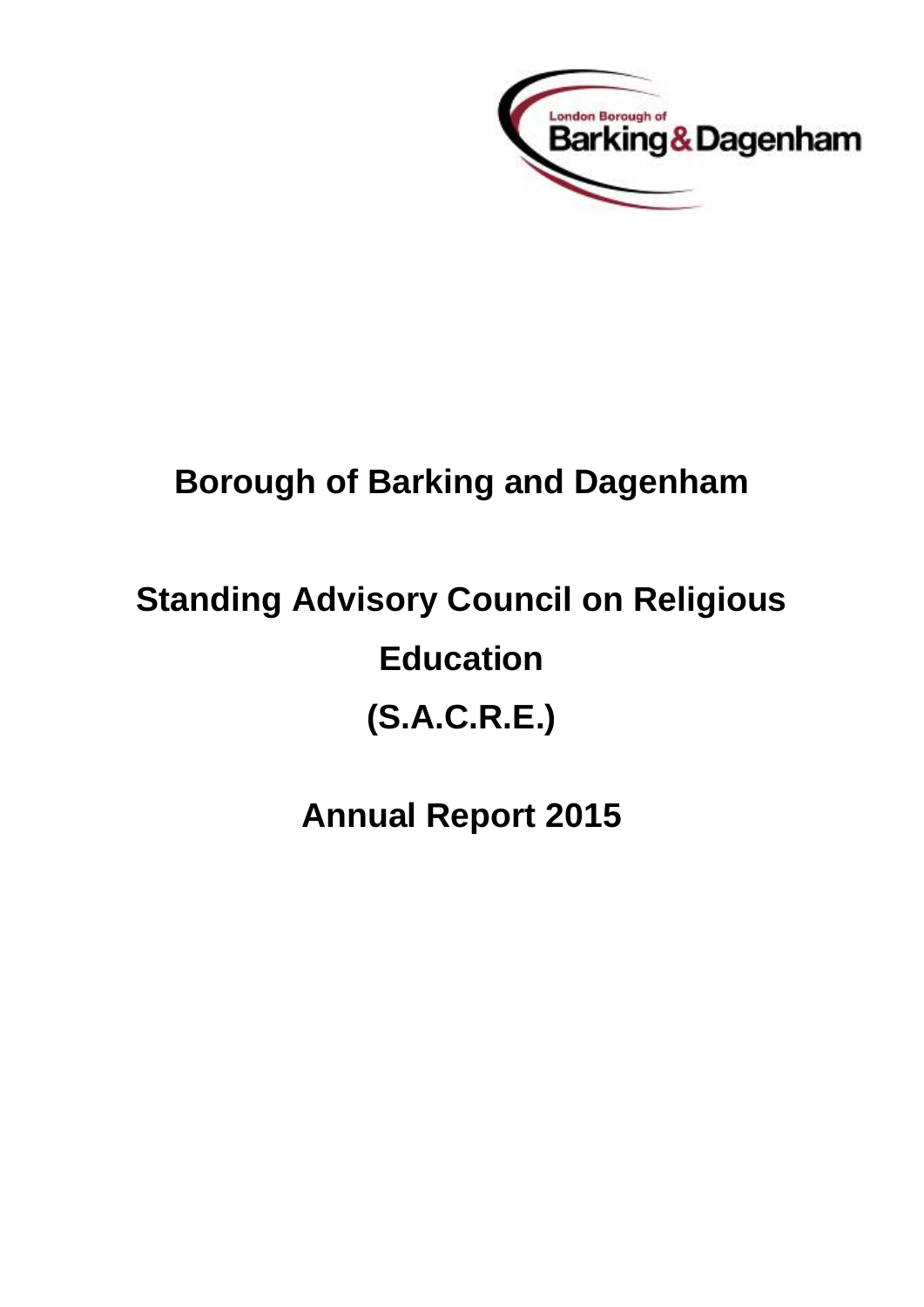## **Contents:**

| <b>Introduction:</b> | Reverend Yousouf Gooljary, Chair of SACRE |
|----------------------|-------------------------------------------|
| <b>Section 2</b>     | <b>Religious Education</b>                |
| <b>Section 3</b>     | <b>Collective Worship</b>                 |
| <b>Section 4</b>     | Links with Other Agencies                 |
| <b>Section 5</b>     | Other issues                              |

## **Appendices**

- **Appendix A** Membership of Barking and Dagenham SACRE
- **Appendix B** Terms of Reference and Constitution
- **Appendix C** Summary of Barking and Dagenham RE Results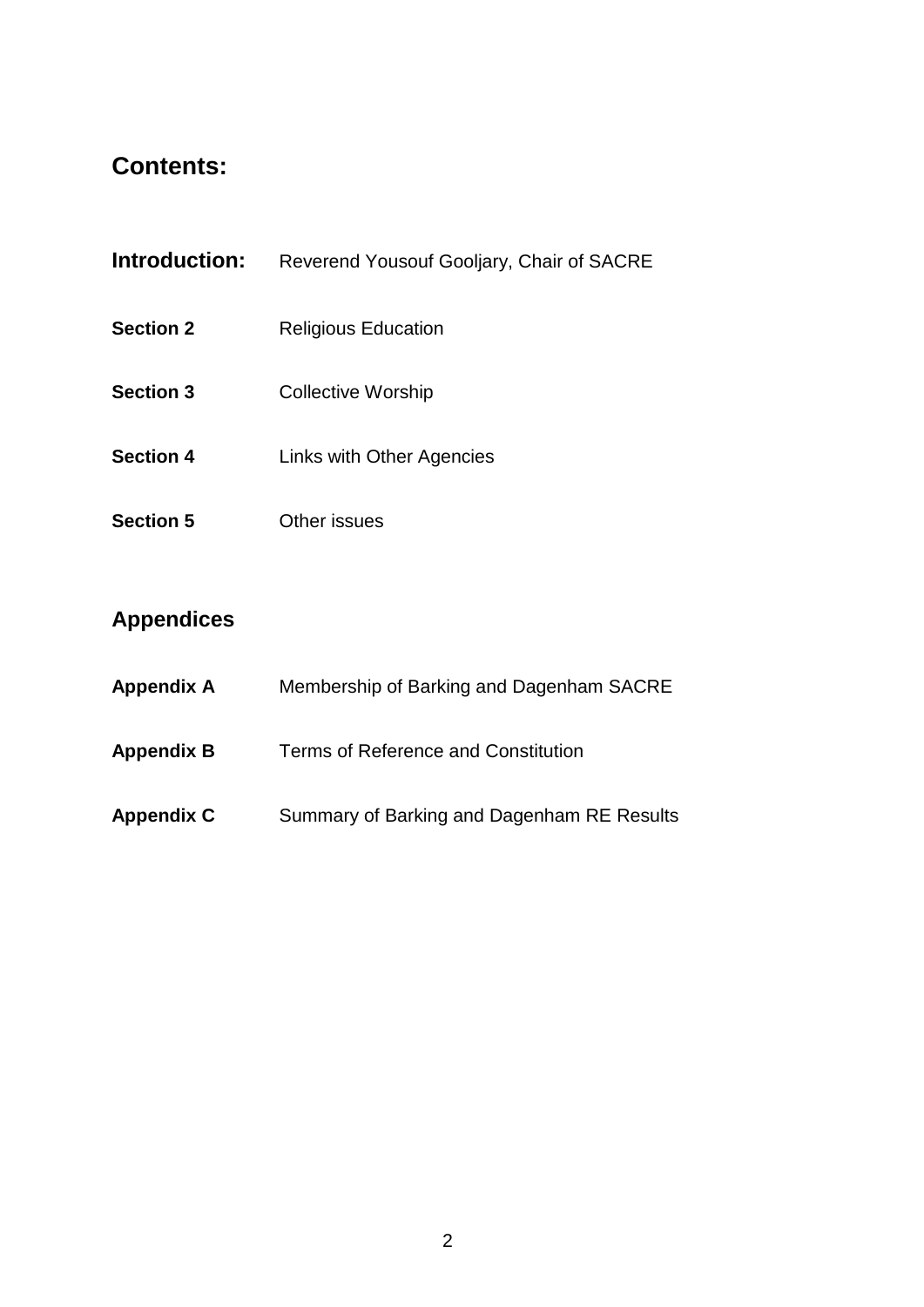#### **Introduction from the Chair of SACRE**

As the newly appointed Chair I am pleased to introduce the Annual Report on the work of the Barking and Dagenham SACRE. This year we have said 'goodbye' to Reverend Roger Gayler who has represented the Church of England on SACRE for many years, serving as chair since 2010. Reverend Stewart Myers, Jewish Community representative, has also retired. We also said goodbye to Janet Dyson, the RE Consultant to SACRE for 15 years. We thank them all for their service to SACRE. We were also very sad to hear of the death of Alderman F C Jones who had supported SACRE for so many years. We are pleased to welcome Mrs Opal Brown as the new Director's Representative on SACRE.

The SACRE has met three times this year. All meetings have been held in local schools, giving members opportunities to meet teachers and students and learn about their provision for RE. In line with its role in monitoring the quality and provision of RE SACRE has discussed the implications and issues raised by the analysis of the 2015 Religious Studies GCSE and A level examination results and highlighted areas for further discussion, noting excellent achievements in some schools. The Local Authority recommends that schools should produce an annual report for Governors on RE provision to assure them that statutory requirements are being met.

A number of initiatives are planned for developing RE across the Borough's schools. The setting up of a Junior SACRE is an exciting venture which we hope will develop further during the coming year. An RE Conference is planned for Barking and Dagenham schools and an Art competition on religious themes has been launched.

Schools continue to respond positively to the Barking and Dagenham Agreed Syllabus, Learning for Life. A Primary Networking session was held in February to discuss progress in implementing the Agreed Syllabus and the development of effective schemes of work. It is encouraging that schools are receiving training to enable them to achieve the National RE Quality Mark and it is hoped that this training will give more schools confidence in putting themselves forward for assessment. The RE Consultant has produced a very useful document to support schools in planning visits to places of worship in the area, linked to modules in the Agreed Syllabus, and has also written guidance to help schools plan for Spiritual, Moral, Social, Cultural (SMSC) across the curriculum.

SACRE is very encouraged by the positive approaches to teaching RE across the Borough. Good RE has a crucial role to play in enabling children and young people to understand and respect the beliefs and practices of others, learning the fundamental values and principles of living together and working alongside those who hold different views.

#### **Reverend Y Gooljary, Chair of Barking and Dagenham SACRE**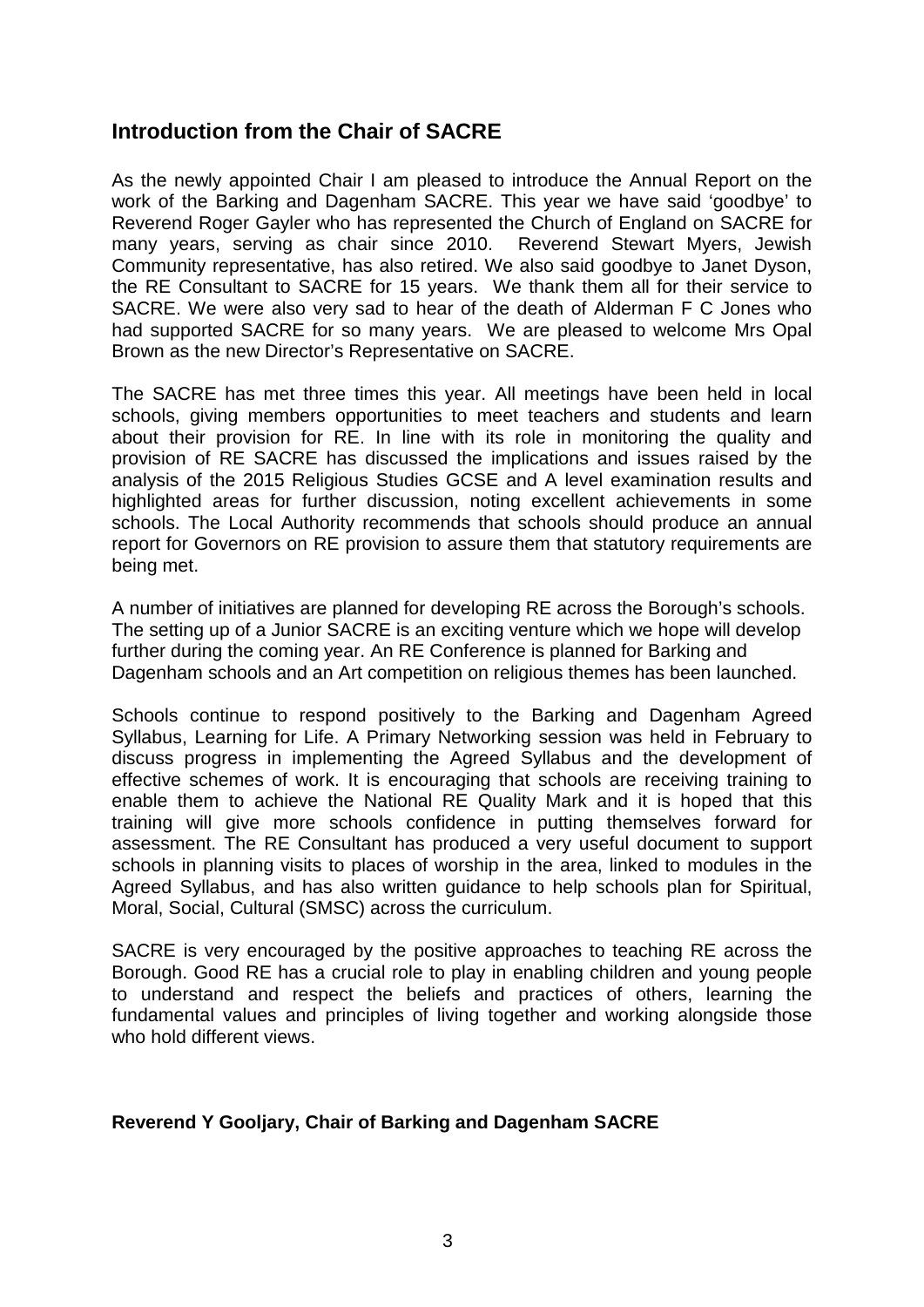### **2. Religious Education (RE)**

#### **2.1. Standards in Religious Education**

The SACRE continues to fulfil its responsibility to monitor standards and quality in RE, collective worship and spiritual development. Examination results at GCSE, A/S and A level are monitored as part of the Borough's overall monitoring and evaluation of standards. SACRE members receive regular reports on standards and quality of provision for RE at each meeting.

A detailed report on all aspects of RE is presented annually as an item for the Director's Report to School Governing Bodies. Governors in maintained schools are reminded of the requirement to adopt the locally agreed syllabus and to receive an annual report on the provision for RE in their schools.

#### **2.2. Religious Studies examination results 2015 (See Appendix C for summary of results)**

#### **Analysis of GCSE and A level results for 2015**

School entry policies for GCSE RE differ, depending on the arrangements for statutory RE within the Key Stage 4 curriculum and the availability of RE within the school's Key Stage 4 option choices. Patterns of entry vary considerably between schools. All schools entered pupils for GCSE RE with cohort numbers ranging from 12 (4.4%) at Sydney Russell to 260 (96.7%) at Eastbury. The comments on achievement that follow will clearly be affected by the overall patterns of entry.

#### **Achievement at GSCE Religious Studies (RS)**

50% of Barking and Dagenham students sat a GCSE course in Religious Studies which is above the national figure of 44%. Overall 63.8% of those pupils achieved A\*-C grades GSCE, which is below the national figure of 72.4%. Two schools, Barking Abbey (93.9%) and Robert Clack (93.2%) exceeded this national picture significantly. All Saints School (72.0%) matched the national picture. Overall achievement at the higher grades (A\*/A) for GCSE RS, at 21.3%, is below the national figure of 30.2%. This is exceeded significantly at Barking Abbey with 53.0% and Robert Clack with 51.4%.

#### **Governors will generally want to satisfy themselves that:**

- the statutory requirements for schools to provide RE for all students are being met at Key Stage 4
- the overall proportion of pupils being entered for any accreditation in RS at GCSE is appropriate
- the achievement of pupils in GCSE RS at A\*-C and A\*/A is sufficiently good.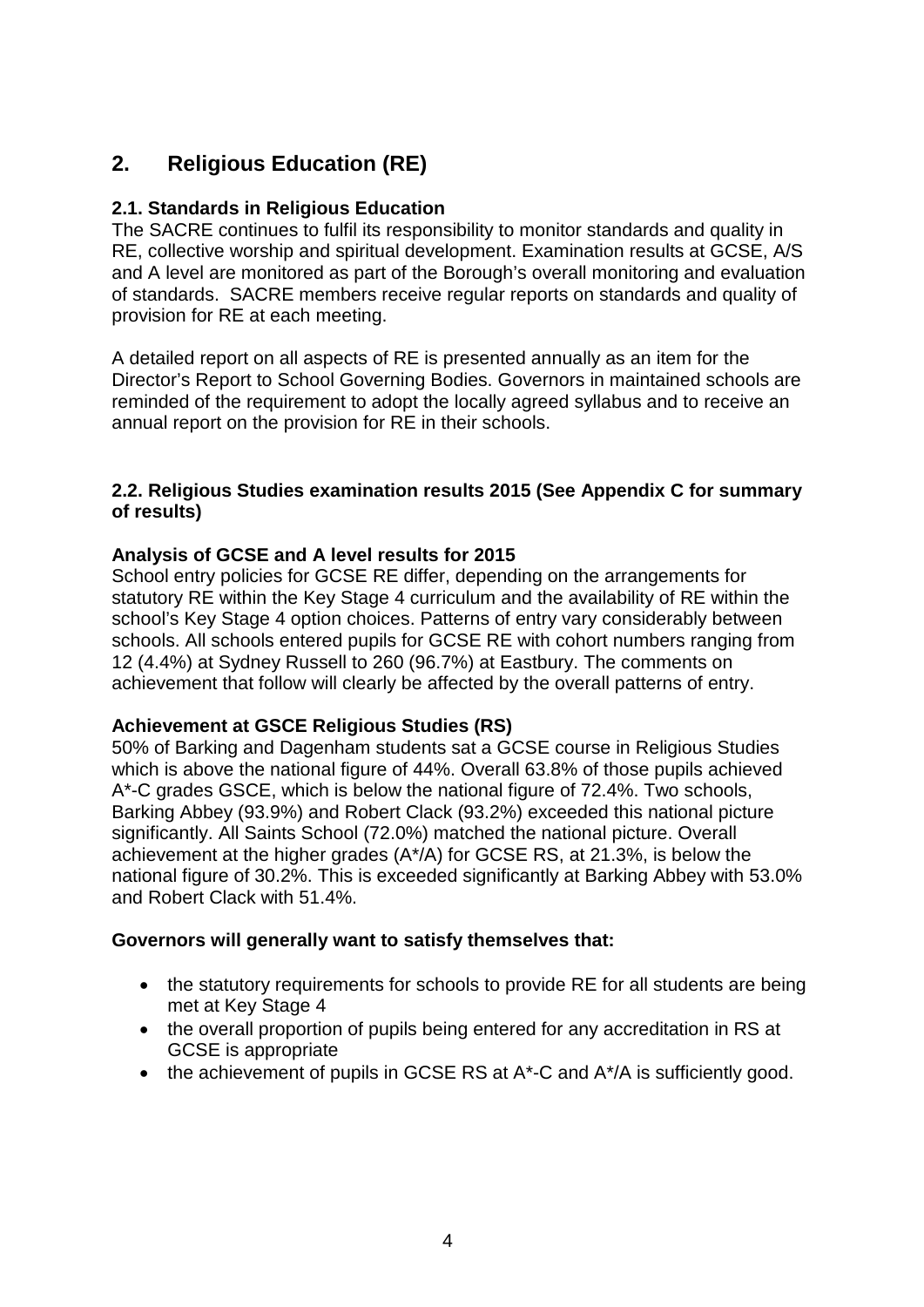

#### **Summary of Barking and Dagenham Secondary Schools Religious Education GCSE Results 2015 (Revised)**

#### **Summary of Barking and Dagenham Secondary Schools Religious Education A Level Results 2015 (Revised)**



#### **Achievement at Advanced Level in Religious Studies**

Eight schools entered students for A level RS, a total of 83 students. Barking Abbey entered 35 students, Robert Clack 14 and All Saints, Eastbury and Jo Richardson each entered 9 students. In other schools only 1 or 2 students were entered. At Eastbury 67% of the cohort achieved A\*-A, significantly above the national figure of 24.7%. A\*-C grades were in line with or exceeded national figures in seven of the schools. In all 8 schools 100% of students achieved A\*-E.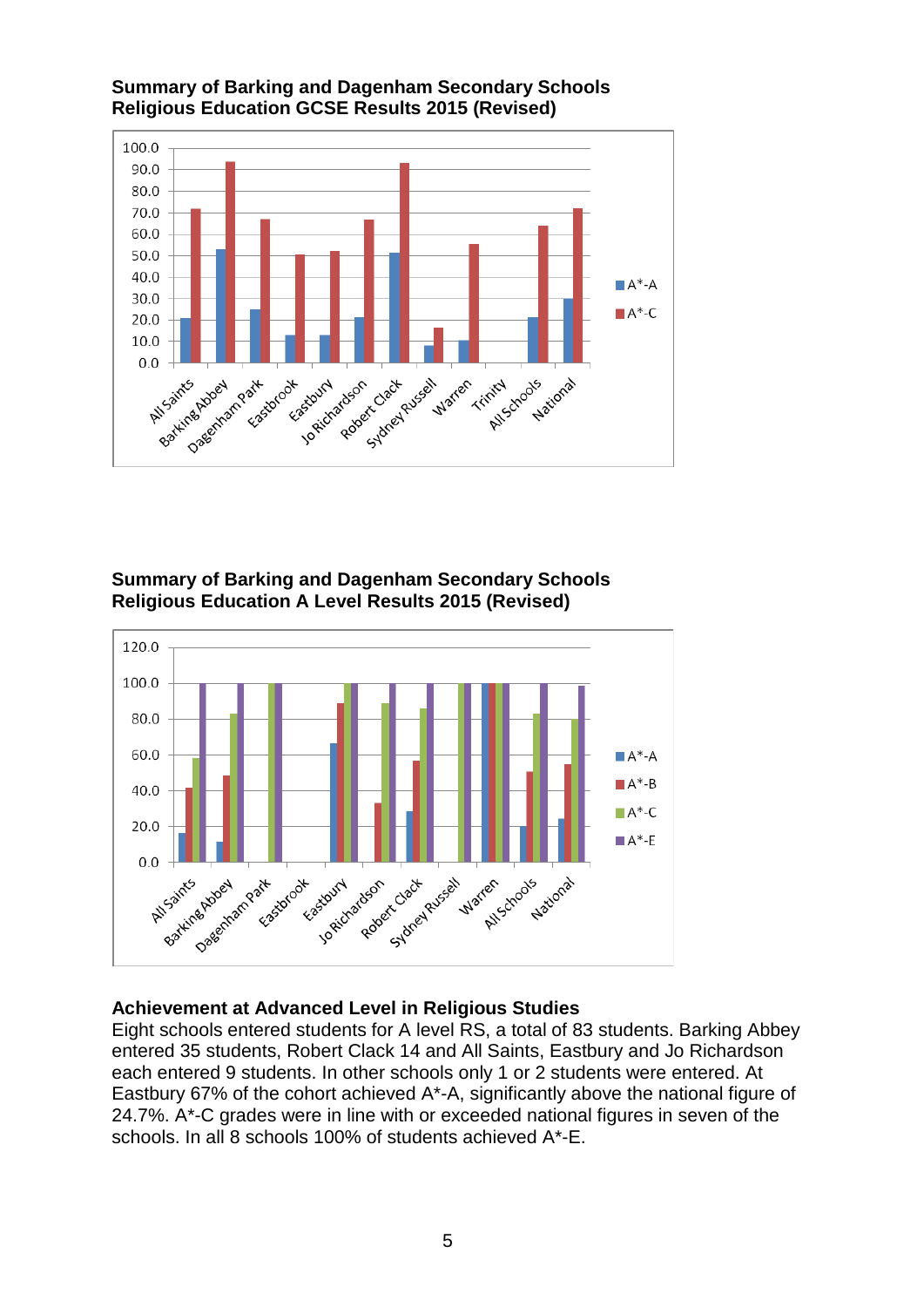#### **2.3. Information Provided by SACRE**

National reports and information and resource materials produced by NASACRE are discussed by SACRE. Recently published documents discussed by SACRE include: Improving the Spiritual, Moral, Social and Cultural (SMSC) Development of Pupils (DfE), Promoting Fundamental British Values (DfE). Members also discussed a letter from Lord Nash, Under Secretary of State for Schools, regarding radicalisation. The changes to Religious Studies GCSE and A level courses were noted.

#### **2.4. Governor Training**

No governor training on RE or collective worship was held during the year but all Governing Bodies have received the report on Religious Education in Barking and Dagenham Schools.

#### **2.5. Teacher Training**

Specialist advice and support is available for schools from the RE consultant. Regular meetings are held for secondary Heads of RE and RE subject leaders in primary schools. Very successful training has been run for primary schools wishing to be assessed for the National RE Quality Mark. RE subject leaders were trained in how to follow the assessment criteria when preparing their application for the different required levels. A primary networking session was held in February to discuss progress in implementing the Agreed Syllabus and the development of effective schemes of work. There has been half termly inset to support implementation of the Agreed Syllabus and the development of schemes of work.

#### **2.6. Complaints Concerning RE**

No formal complaints were made about religious education under the local statutory complaints procedure during 2015.

#### **2.7. Requests for information under the Freedom of Information Act**

There were no requests for information during 2015.

#### **3. Collective Worship**

#### **3.1. Determinations**

There were no applications for determinations to alter the character of collective worship for all or some pupils in a particular school during 2015.

#### **3.2. Complaints Concerning Collective Worship**

No formal complaints were made about collective worship under the local statutory complaints procedure during 2015.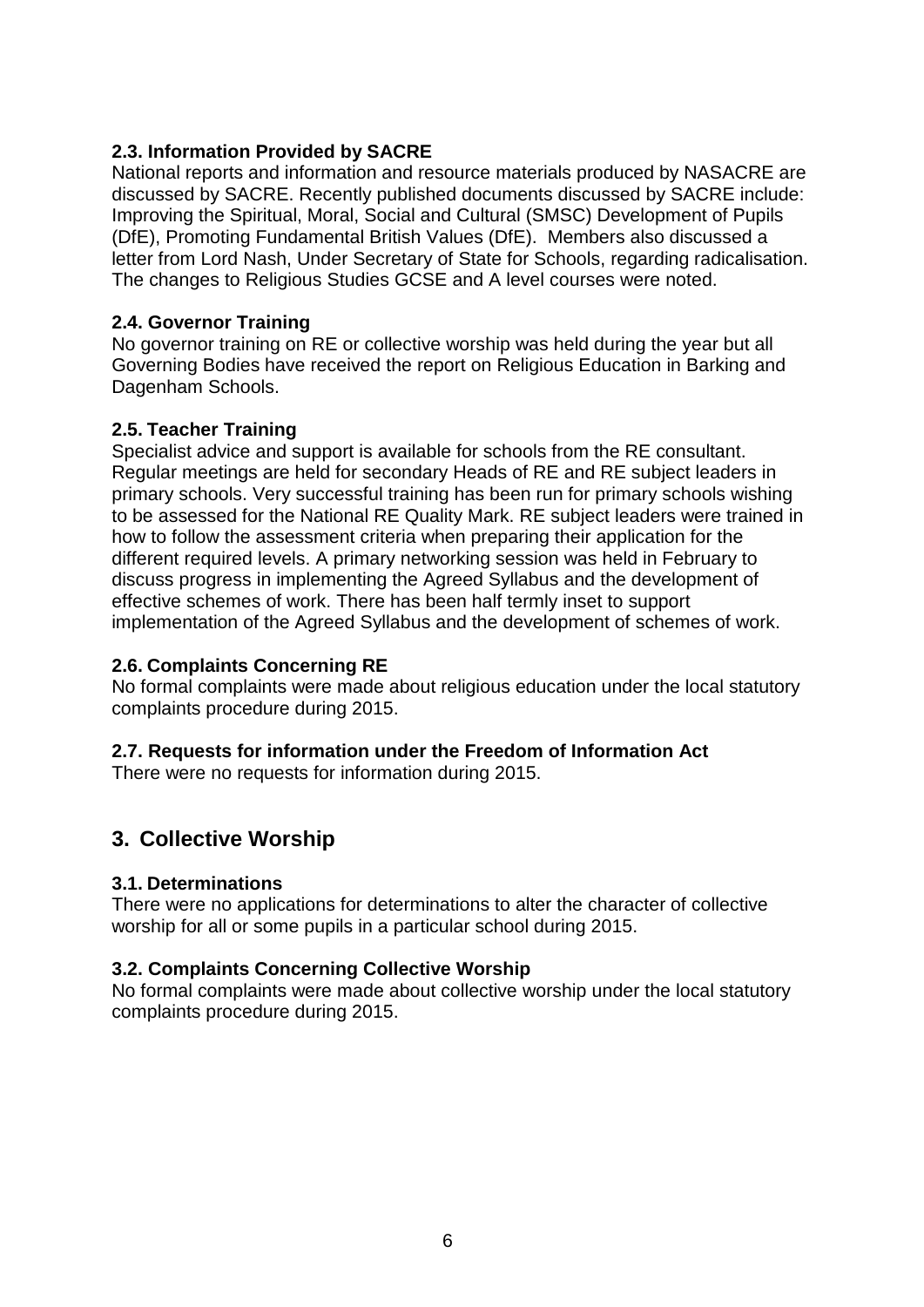#### **4. Links with other agencies**

#### **4.1. National**

Barking and Dagenham SACRE is a member of the National Association of SACREs (NASACRE). Members have attended conferences and other events and reported at SACRE meetings.

#### **4.2. Local**

During the year SACRE meetings have been held in local schools. Meetings in schools have included contributions from the Headteachers, teaching staff and students, followed by opportunities for discussion with members of SACRE about the school's provision for RE and collective worship.

#### **5. Other Issues**

#### **5.1. Budget**

The Local Authority has delegated a sum of money to SACRE to enable the group to function independently and effectively. The funds are allocated carefully. Expenditure includes national association affiliation fees and incidental expenses, for example, travel and venue costs. Funding has been available to cover the costs of training for teachers on the requirements of the new agreed syllabus.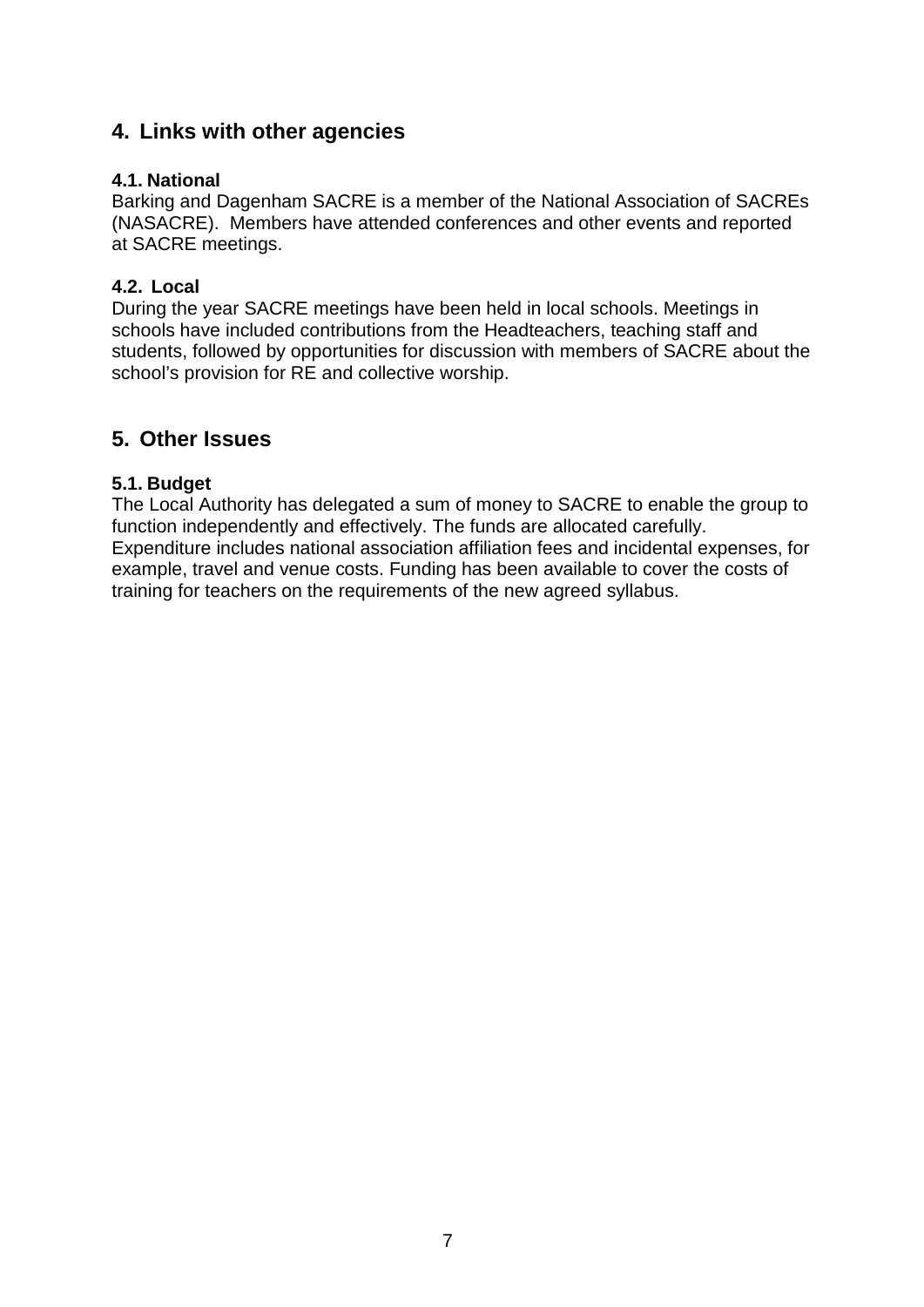#### **APPENDICES**

**Appendix A**

#### **Members of SACRE 2016**

#### **SACRE MEMBERS:**

#### **Group A - Representing The Church of England:**

Reverend Yousouf Gooljary (Chair) Reverend Lyn Hillier Mrs Janet Hoepelman

#### **Group B - Representing other Christian denominations and other religions/belief systems:**

Dr B Beheshti/Mrs Barbara Stanley-Hunt (Baha'i faith) Mr P N Fing (Hindu Community)<br>
Shaheena Khan (Muslim Community) Ms Randip Kaur Sahota (Vice-Chair)

(Muslim Community)<br>(Sikh Community)

#### **Group C - Representing teachers**

Mr David Dickson (Secondary Headteachers) Mr Joseph Sowerby (Professional Associations, ATL) Matthew Goodyear (Primary Headteachers Association)

#### **Group D - Representing the Local Authority**  Councillor John R White

Councillor Saima Ashraf

#### **Local Authority Officers:**

Opal Brown – Director's Representative Shareena Pradhan – RE Consultant

#### **Clerical support:**

Joanne Atkinson Jackie Day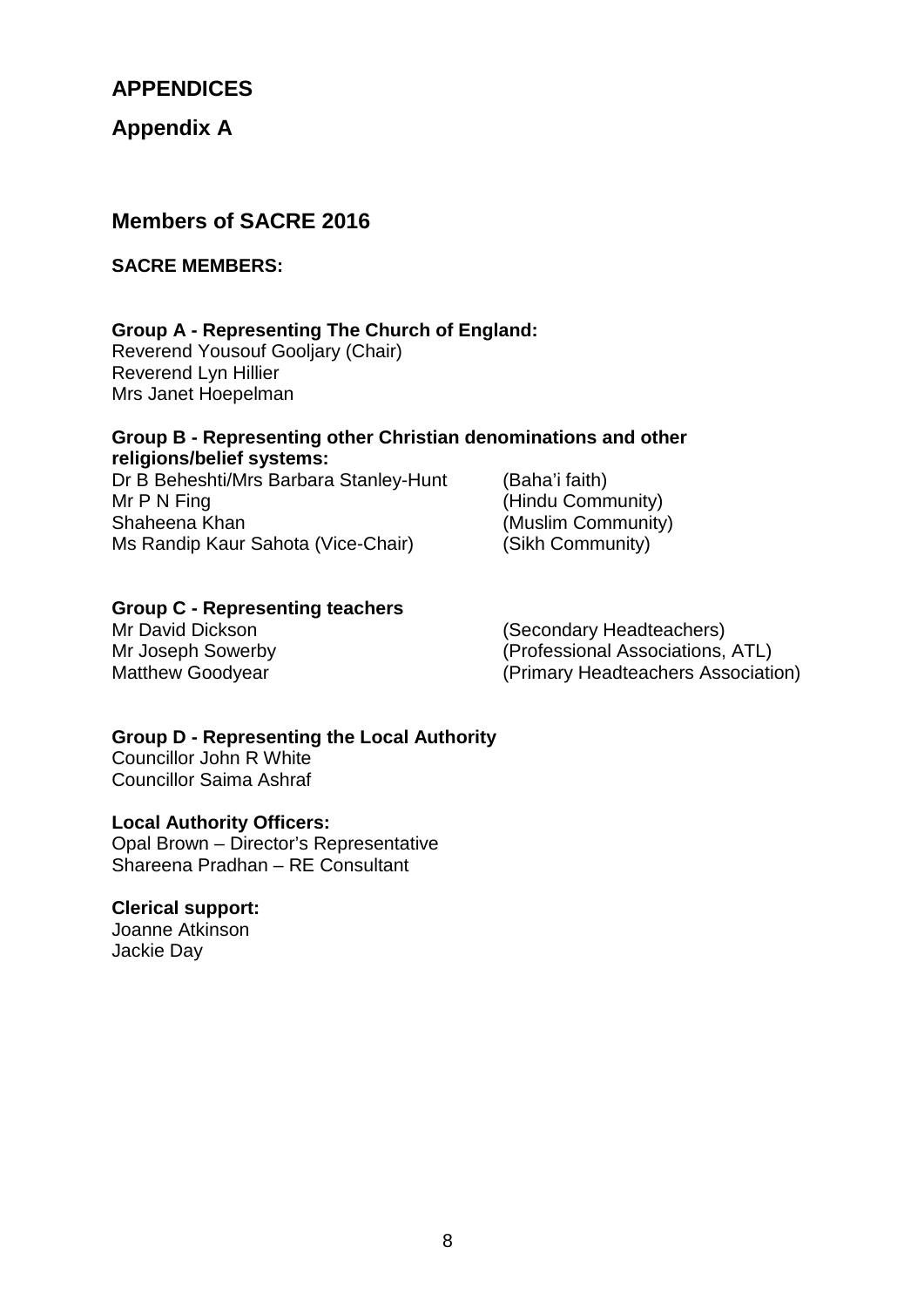## **Appendix B**

### **Terms of Reference and Constitution**

#### **Mission Statement**

To act as a forum bringing people together from a variety of communities to discuss and debate the issues RE raises in the modern world in order to support the teaching and resourcing of RE in the area. To strive, in its own working and style, to be a model of co-operation between people of varying religious, political and educational backgrounds. The SACRE is a broadly based community consultative organisation and should be representative of the diverse community of Barking and Dagenham.

#### **Function and purpose**

The SACRE provides an opportunity for people from the educational and faith communities to work together in an imaginative and creative way to help develop the religious education of young people in Barking and Dagenham. It can provide an interfaith forum focused on the educational needs of the area. To this end SACRE will:

- Encourage the implementation of the Agreed Syllabus and in this regard to monitor the production of teaching resources and support material.
- Review the provision for RE and Collective Worship in community schools within the Borough.
- Give advice on methods of teaching Agreed Syllabus RE including the choice of teaching materials.
- Advise the LA on the provision for training for teachers.
- Monitor inspection reports on RE, Collective Worship and SMSC.
- Consider complaints about the provision and delivery of RE and collective Worship referred to it by the LA.
- Sponsor or support any activity or project which it deems to be consistent with the other terms of reference mentioned in this document.
- Produce a three-year development plan to guide the work and set objectives for future development.

#### **Legal Duties**

Its main function is to advise the LA on matters related to Collective Worship in community schools and some other schools and on the Religious Education given with the Agreed Syllabus. The SACRE can:

- Keep under review the effectiveness and appropriateness of the Agreed Syllabus until such time (and no later than five years after the publication of the last Agreed Syllabus) it decides to require the LA to convene an Agreed Syllabus Conference to institute a formal review.
- Advise on methods of teaching, choice of teaching material and the provision of training for teachers.
- To advise on the effective and creative implementation of the collective worship requirements of the Education Act 1996 and consider requests by schools for determinations.
- The SACRE must publish an annual report of its work and this to be sent to the Chief Executive's Office and QCA.
- Demonstrate to OFSTED or any other Government body how SACRE supports RE as well as general policies of religious inclusion.
- Meet at least 3 times each year.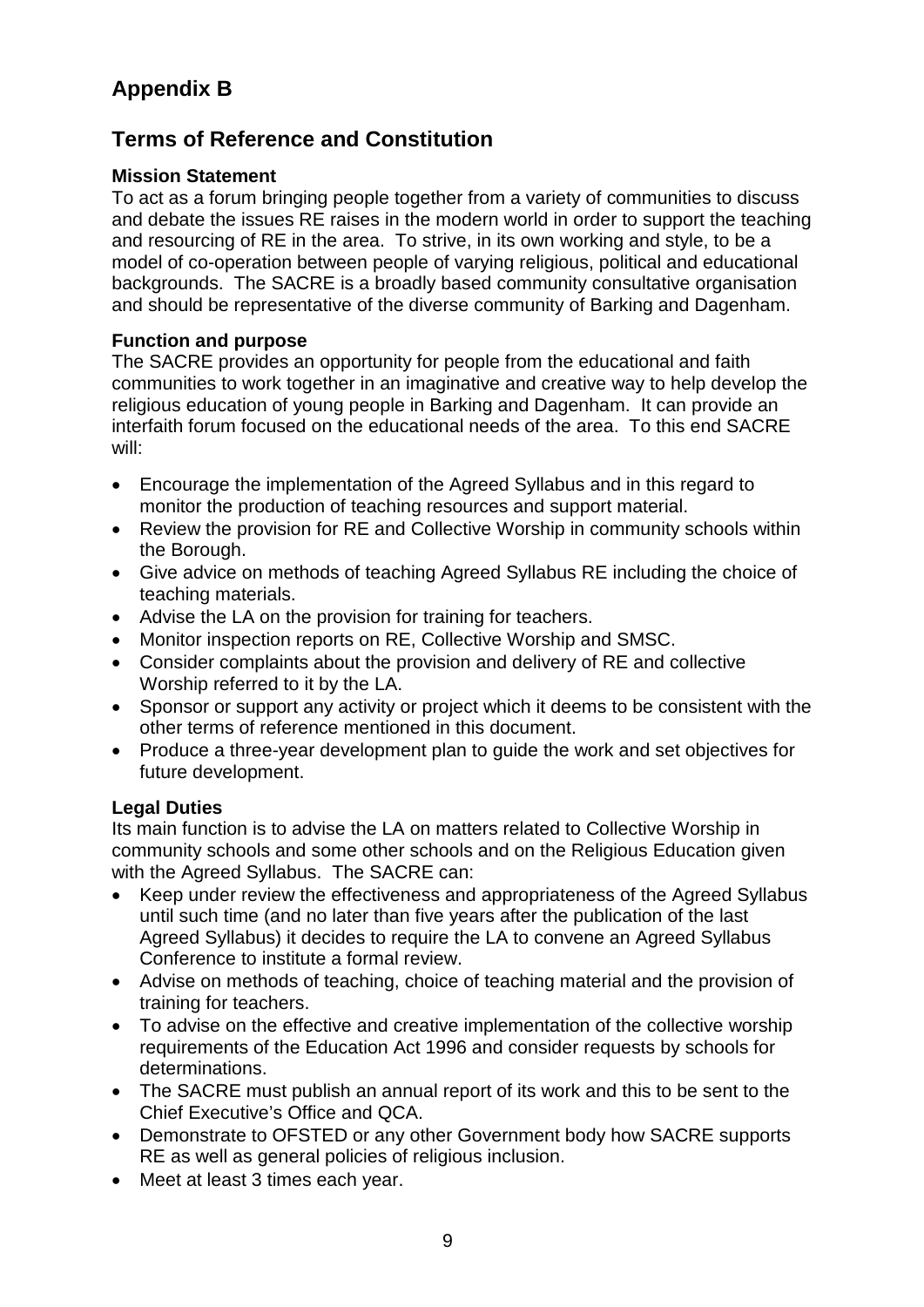#### **Membership of SACRE**

Membership of SACRE is at the discretion of the LA following national guidance. The pattern is that which is laid down for membership of the Agreed Syllabus Conference (ASC). This makes it possible for the SACRE to become an ASC as and when needed. Nominating bodies 'approval' for new members will be sought for membership of the ASC when an ASC is set up to review and develop a new Agreed Syllabus. The total number of SACRE members could be *up to* 30 (see below)

**Membership Bodies and Numbers of Representatives possible on SACRE Church of England** - up to 6 Representatives forming Committee A of the Agreed Syllabus Conference (ASC) see next section.

**All other religious communities and belief systems** – up to 14 representatives forming Committee B of the ASC.

**Teachers Professional Associations –** up to 4 representatives forming Committee C of the ASC.

**Local Authority – up to** 4 representatives forming Committee D of the ASC

**Additional nominated members on the advice of the LA through the Education Division -** 2 representatives who would not have any voting rights during an ASC.

#### **Bodies and Organisations Responsible for Nomination of Members**

The overall purpose of this is to ensure that all key religious groups are represented on the SACRE:

- Church of England
- Diocesan Director of Education based at Chelmsford
- Barking Council of Churches
- BRES Roman Catholic Education Service
- Barking Mosque
- Barking Gurdwara
- Muslim, Sikh, Bahai, Hindu, and Jewish Communities plus any other which becomes known
- The local secretaries of all teachers unions
- The local council
- Other local authority organisations which have links with religious communities in Barking and Dagenham

If it is difficult to gain formal nomination then the SACRE, at its discretion can appoint individuals to represent religious communities.

#### **SACRE Meetings**

There will be at least three meetings each year chaired by a Council Member. The minutes and agenda will be decided by SACRE and sent out by the council to all SACRE members. For a meeting to be quorate it will need to have present at least one representative from the four committees that would form an ASC.

The Agenda will be agreed by the SACRE and the Chair ensuring that all relevant items are being addressed throughout the year. Notice of meetings, minutes and agenda will be sent out by the LA to representatives. Items on the agenda may include examination of OFSTED reports on the teaching of RE and on matters of Moral, Cultural and Spiritual Development that are raised in reports. It may also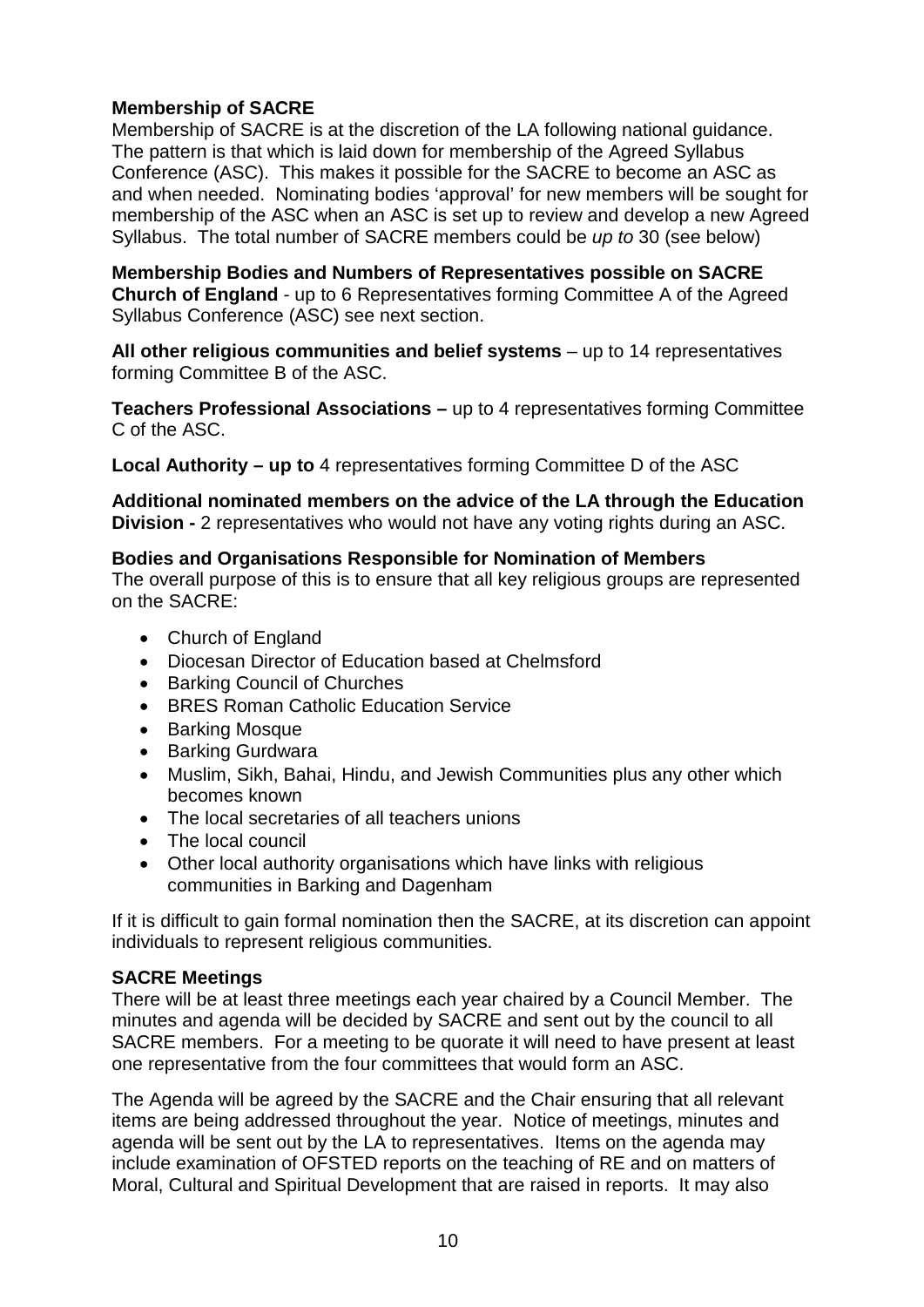consider determinations if a local school requests that its worship provision should not be 'broadly Christian' but represent a dominant religious group within that school.

It will meet in a variety of venues to increase awareness of SACRE and its work.

In addition to the above the SACRE may set up a small subcommittee to advise the whole SACRE on matters of policy and development.

#### **Agreed Syllabus Conference (ASC)**

An Agreed Syllabus Conference (ASC) is convened in order to produce an Agreed Syllabus for RE. IT should take into account any guidelines provided by the QCA or any other statutory or non-statutory guidance. It is a separate legal entity from a SACRE. It contains the same four committees as a SACRE. Also it can be made up from SACRE members but need not do so. There is no provision for co-opted members.

The LA can appoint the Chair of the ASC or the LA may allow the ASC to choose its own Chair. The LA's responsibility to convene an ASC implies a duty to provide funds for its work. This is laid down in Education Act 1 '996 Chapter 111 Schedule 31'.

Our SACRE is so constructed as to enable it to form an ASC however nominated members will not have a vote.

#### **Role of SACRE Members Representing Faith Communities**

- Should present a positive image of the religion they represent.
- Ensure that other members of their communities including parents with children at school are aware of the work and role of SACRE.
- Represent any issues of concern to parents and other community members.
- Create opportunities within SACRE meetings to raise awareness of issues of sensitivity in the teaching of RE to the children of their faith community.
- Advise on issues relating to the teaching and content of RE supporting schools in their best endeavours to develop their teaching.
- Support schools by helping to provide names of people suitable to resource teachers in the classroom or school assembly.
- Form Committee A and B during an Agreed Syllabus conference.

#### **Role of SACRE Members Representing Teachers Associations**

- Ensure that the needs of the schools and teachers are considered by SACRE in their discussions.
- Provide information about the context in which RE is taught.
- Ensure that the associations they represent are informed about the work of SACRE.
- Create opportunities for other teachers to learn about the work of SACRE and give them the opportunity to have their views expressed at SACRE meetings.
- Consult other teachers on matters of particular importance to the work of SACRE.
- Form Committee C during an ASC.

#### **Role of SACRE Members Representing the LA**

- Bring to the meeting the breadth of education issues and concerns that elected members have and place the role of RE within it.
- Support RE in the various committee and structures of the LA.
- Give political support to the teaching and resourcing of RE.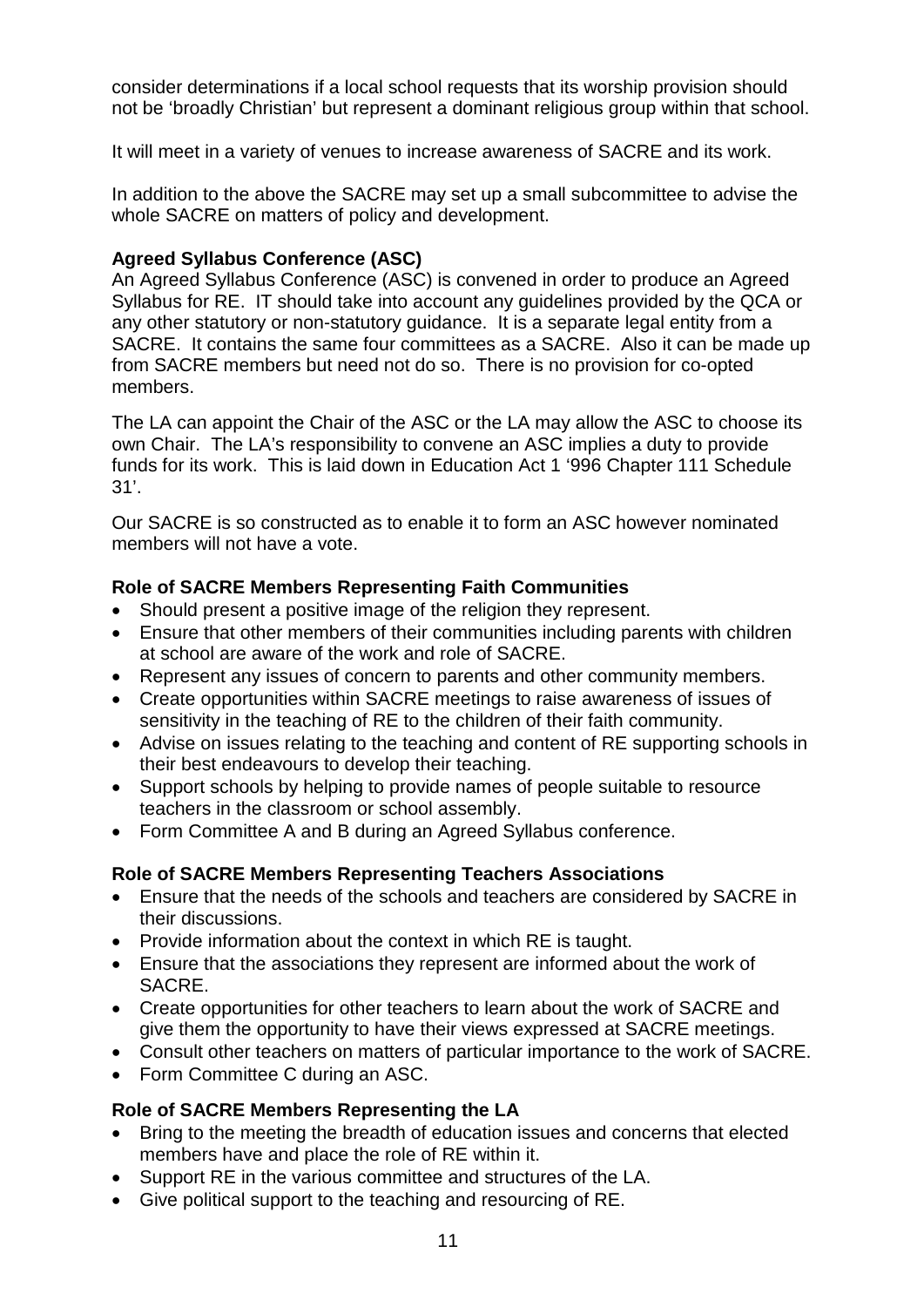- Appreciate the issues raised by a multi faith, multicultural society and reflect these concerns within the LA.
- Bringing the public dimension to debates about RE provision and support.
- Form Committee D during and ASC.

#### **Publicising the work of SACRE**

- Publish an annual report of its work specifying any matters on which it has advised the LA, broadly describing the nature of that advice, and setting out the reasons for offering advice on any matters which were not referred to it in the first place by the LA.
- Ensure proceedings are reported to all appropriate committees of the LA and the office of the Chief Executive.
- Make an annual presentation to the Assembly of the council on the work of SACRE before presentation of annual Report to Chief Executive.
- To offer a presentation to the Youth Forum as a basis for initiating discussion on RE from the young people involved. This will provide an element of feedback which the Schools wish to consider through the work of the School Improvement Service.
- Disseminate an understanding of the educational role of RE and Collective Worship and to encourage the active involvement of local religious groups and organisations.
- Annual reports to be sent to faith communities represented on the SACRE.
- Summary of annual report on the work of SACRE to be sent to schools for informing teachers and parents and to be published in the News and other appropriate organs of communication.
- Meetings are open to the public and notice of SACRE meetings should be published.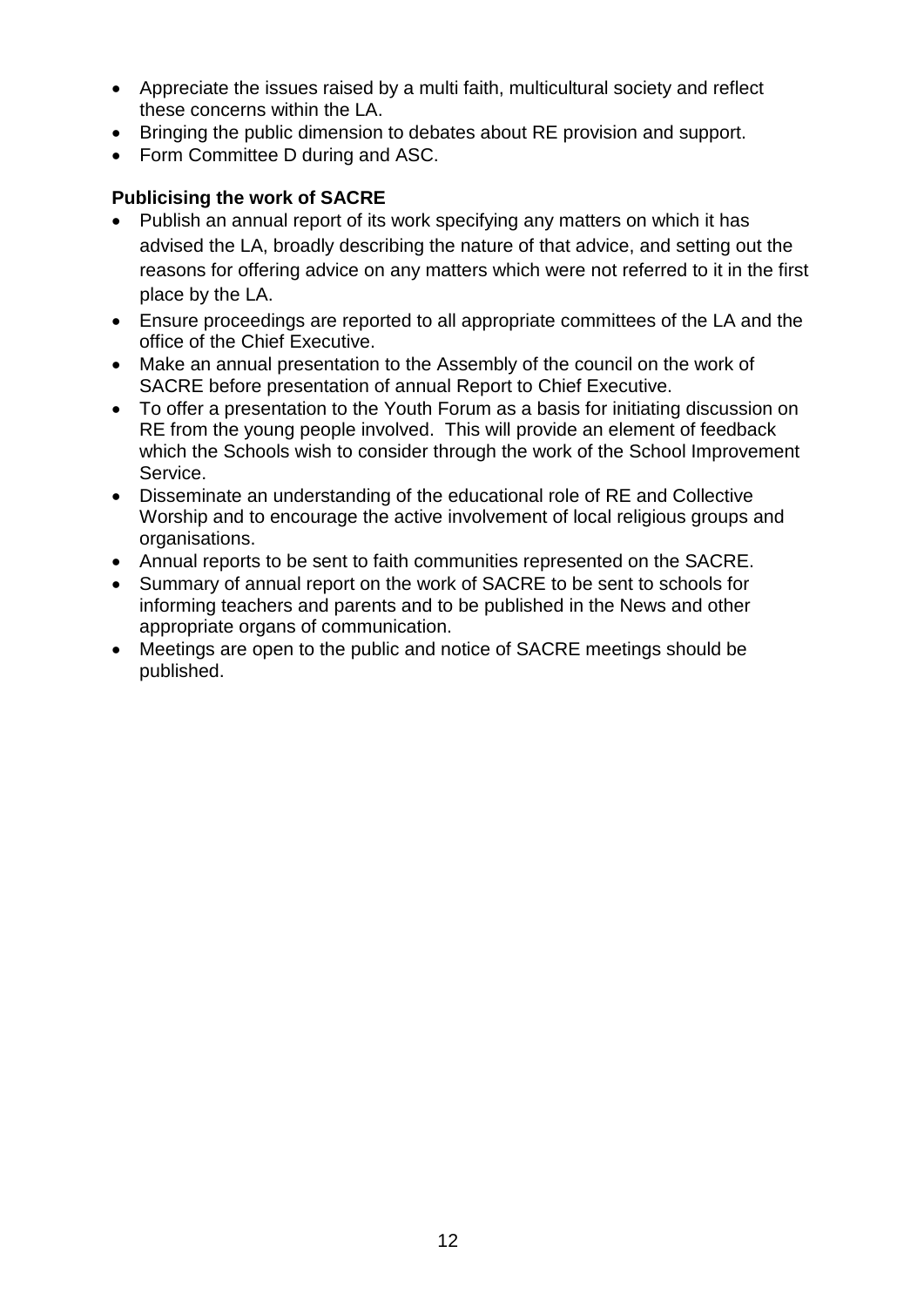## **Appendix C**

## **Summary of Religious Education Results (Revised)**

Summary of B & D Secondary Schools RE GSCE-A&AS Level Results 2015.pdf

#### Summary of Barking and Dagenham Secondary Schools Religious Education GCSE Results 2015 (Revised)

School and LA data is taken from the Performance Tables datasets and is revised National data is taken from DfE Statistical First Releases and is revised

|                     |         |            |                 |       |       |                 | <b>GCSE Religious Studies Results - All Pupils</b> |                 |                   |      |                 |                 |      |      |              |       |      |             |      |
|---------------------|---------|------------|-----------------|-------|-------|-----------------|----------------------------------------------------|-----------------|-------------------|------|-----------------|-----------------|------|------|--------------|-------|------|-------------|------|
|                     |         |            | <b>Entries</b>  |       |       |                 |                                                    |                 | No. at each grade |      |                 |                 |      |      | % of entries |       |      | % of cohort |      |
| School              | DÆ      | <b>NOR</b> | No.             | 7'n   |       |                 | B                                                  |                 |                   |      |                 |                 |      |      | A"-C         | A*-G  | А*-А | A°-C        | A*-G |
| All Saints          | 3014703 | 181        | 157             | 86.7  |       | 28              | 45                                                 | 35 <sub>l</sub> | 15                | 15   |                 |                 |      | 21.0 | 72.0         | 100.0 | 18.2 | 62.4        | 86.7 |
| Barking Abbey       | 3014021 | 277        | 66              | 23.8  |       | 31              | 18                                                 |                 |                   |      |                 |                 |      | 53.0 | 93.9         | 100.0 | 12.6 | 22.4        | 23.8 |
| Dagenham Park       | 3014704 | 207        | 181             | 87.4  | 19    | 26 <sub>1</sub> | 45                                                 | 31              | 24                |      | 12 <sub>1</sub> |                 |      | 24.9 | 66.9         | 98.9  | 21.7 | 58.5        | 86.5 |
| Eastbrook           | 3014023 | 174        | 77              | 44.3  |       |                 |                                                    | 18              |                   |      |                 |                 |      | 13.0 | 50.6         | 93.5  | 5.7  | 22.4        | 41.4 |
| Eastbury            | 3014024 | 269        | 260             | 96.7  | 10    | 24 i            | 40                                                 | 62              | 49                | 33   | 26              | 10 <sub>l</sub> |      | 13.1 | 52.3         | 97.7  | 12.6 | 50.6        | 94.4 |
| Jo Richardson       | 3014029 | 231        | 42              | 18.2  |       |                 | 12                                                 |                 |                   |      |                 |                 |      | 21.4 | 66.7         | 100.0 | 3.9  | 12.1        | 18.2 |
| <b>Robert Clack</b> | 3014027 | 277        | 74              | 26.7  | 14    | 24              | 24                                                 |                 |                   |      |                 |                 |      | 51.4 | 93.2         | 100.0 | 13.7 | 24.9        | 26.7 |
| Sydney Russell      | 3014028 | 271        | 12 <sub>1</sub> | 4.4   |       |                 |                                                    |                 |                   |      |                 |                 |      | 8.3  | 16.7         | 91.7  | 0.4  | 0.7         | 4.1  |
| Warren              | 3014004 | 212        | 194             | 91.5  |       | 14              | 45                                                 |                 | 39                | 27   | 4               |                 |      | 10.8 | 55.7         | 100.0 | 9.9  | 50.9        | 91.5 |
| Trinity             | 3017005 | 25         |                 | 0.0   |       |                 |                                                    |                 |                   |      | 0               |                 |      |      |              |       |      |             |      |
| All Schools         |         | 2124       | 1063            | 50.01 | 63    | 183             | 240                                                | 212             | 160               | 107  | 75              | 29              | 14   | 21.3 | 63.8         | 98.7  | 10.6 | 31.9        | 49.4 |
| National            |         | 611081     | 268600          | 44.0  | 29900 | 51100           | 62700                                              | 50800           | 31100             | 9500 | 1900            | 6900            | 4700 | 30.2 | 72.4         | 98.3  | 13.3 | 31.8        | 43.2 |

| <b>GCSE Religious Studies Results - Boys</b> |         |            |                 |      |                 |     |     |                 |                   |                 |    |    |  |       |              |        |      |             |      |
|----------------------------------------------|---------|------------|-----------------|------|-----------------|-----|-----|-----------------|-------------------|-----------------|----|----|--|-------|--------------|--------|------|-------------|------|
|                                              |         |            | <b>Entries</b>  |      |                 |     |     |                 | No. at each grade |                 |    |    |  |       | % of entries |        |      | % of cohort |      |
| School                                       | DÆ      | <b>NOR</b> | No.             |      |                 |     |     |                 |                   |                 |    |    |  |       | A*-C         | A*-G   |      | A"-C        | A*-G |
| All Saints                                   | 3014703 | 98         | 79              | 80.6 |                 | 101 | 22  | 16 <sub>l</sub> | 10                |                 |    |    |  | 17.1  | 65.8         | 100.0  | 14.3 | 53.1        | 80.6 |
| <b>Barking Abbey</b>                         | 3014021 | 149        | 26              | 17.4 |                 | 10  |     |                 |                   |                 |    |    |  | 42.3  | 84.6         | 100.01 | 7.4  | 14.8        | 17.4 |
| Dagenham Park 3014704                        |         | 93         | $\overline{77}$ | 82.8 |                 |     | 22  | 14              |                   |                 | 10 |    |  | 11.7  | 58.4         | 98.7   | 9.7  | 48.4        | 81.7 |
| Eastbrook                                    | 3014023 | 78         | 26              | 33.3 |                 |     |     |                 |                   |                 |    |    |  | 3.8   | 30.8         | 84.6   | 1.3  | 10.3        | 28.2 |
| Eastbury                                     | 3014024 | 120        | 114             | 95.0 |                 |     | 19  | 28              | 21                | 17 <sub>0</sub> |    |    |  | 10.5  | 51.8         | 96.5   | 10.0 | 49.2        | 91.7 |
| Jo Richardson                                | 3014029 | 115        | 10 <sub>1</sub> | 8.7  |                 |     |     |                 |                   |                 |    |    |  | 10.0  | 60.0         | 100.0  | 0.9  | 5.2         | 8.7  |
| <b>Robert Clack</b>                          | 3014027 | 142        | 37              | 26.7 |                 |     | 161 |                 |                   |                 |    |    |  | 37.8  | 86.5         | 100.0  | 9.9  | 22.5        | 26.1 |
| Sydney Russell                               | 3014028 | 133        | 10 <sub>1</sub> | 7.5  |                 |     |     |                 |                   |                 |    |    |  | 10.0  | 20.0         | 90.0   | 0.8  | 1.5         | 6,8  |
| Warren                                       | 3014016 | 105        | 94              | 89.5 |                 |     | 22  | 23              | 21                | 16              |    |    |  | 6.4   | 54.3         | 100.0  | 5.7  | 48.6        | 89.5 |
| Trinity                                      | 3017005 | 16         |                 | 0.0  |                 |     |     |                 |                   |                 |    |    |  |       |              |        |      |             |      |
| All Schools                                  |         | 1049       | 473             | 45.1 | 12 <sub>1</sub> | 57  | 114 | 94              | 79                | 63]             | 34 | 10 |  | 14.61 | 58.6         | 97.9   | 6.6  | 26.4        | 44.1 |
| National                                     |         | 313316     | 124900          | 40.0 |                 |     |     |                 |                   |                 |    |    |  |       | 65.0         | 97.01  |      | 26.0        | 39.0 |

|                       | <b>GCSE Religious Studies Results - Girls</b> |            |                |      |                 |                 |     |                 |                   |    |                 |    |  |      |                    |       |       |             |         |
|-----------------------|-----------------------------------------------|------------|----------------|------|-----------------|-----------------|-----|-----------------|-------------------|----|-----------------|----|--|------|--------------------|-------|-------|-------------|---------|
|                       |                                               |            | <b>Entries</b> |      |                 |                 |     |                 | No. at each grade |    |                 |    |  |      | % of entries       |       |       | % of cohort |         |
| School                | DÆ                                            | <b>NOR</b> | No.            |      |                 |                 |     |                 |                   |    |                 |    |  |      | A"-C               | A*-G  | A*-A  | A*-C        | $A - G$ |
| All Saints            | 3014703                                       | 83         | 78             | 94.0 |                 | 18              | 23  | 19              |                   |    |                 |    |  | 24.4 | 78.2               | 100.0 | 22.9  | 73.5        | 94.0    |
| <b>Barking Abbey</b>  | 3014021                                       | 128        | 40             | 31.3 |                 | 21              |     |                 |                   |    |                 |    |  | 60.0 | 100.0              | 100.0 | 18.8  | 31.3        | 31.3    |
| Dagenham Park 3014704 |                                               | 114        | 104            | 91.2 | 18              | 18 <sub>l</sub> | 23  | 17              | 16                |    |                 |    |  | 34.6 | 73.1               | 99.0  | 31.6  | 66.7        | 90.4    |
| Eastbrook             | 3014023                                       | 96         | 51             | 53.  | n               |                 | 10  | 12 <sub>1</sub> |                   |    |                 |    |  | 17.6 | 60.8               | 98.0  | 9.4   | 32.3        | 52.1    |
| Eastbury              | 3014024                                       | 149        | 146            | 98.0 |                 | 16              | 21  | 34              | 28                | 16 | 15              |    |  | 15.1 | 52.7               | 98.6  | 14.8  | 51.7        | 96.6    |
| Jo Richardson         | 3014029                                       | 116        | 32             | 27.6 |                 | ы               |     |                 |                   |    |                 |    |  | 25.0 | 68.8               | 100.0 | 6.9   | 19.0        | 27.6    |
| Robert Clack          | 3014027                                       | 135        | 37             | 27.4 | 12 <sub>1</sub> | 12 <sub>1</sub> |     |                 |                   |    |                 |    |  | 64.9 | 100.0 <sub>1</sub> | 100.0 | 17.8  | 27.4        | 27.4    |
| <b>Sydney Russell</b> | 3014028                                       | 138        |                | 1.4  |                 | ٥ı              |     |                 |                   |    |                 |    |  | 0.0  | 0.0                | 100.0 | 0.0   | 0.0         | 1.4     |
| Warren                | 3014016                                       | 107        | 100            | 93.5 |                 | 81              | 23  | 19              | 18                |    | 10 <sub>1</sub> |    |  | 15.0 | 57.0               | 100.0 | 14.01 | 53.3        | 93.5    |
| Trinity               | 3017005                                       | 9          |                | 0.0  |                 |                 |     |                 |                   |    |                 |    |  |      |                    |       |       |             |         |
| All Schools           |                                               | 1075       | 590            | 54.9 | 51              | 106             | 126 | 118             | 81                | 44 | 41              | 19 |  | 26.6 | 68.0               | 99.3  | 14.6  | 37.3        | 54.5    |
| National              |                                               | 297765     | 144200         | 48.0 |                 |                 |     |                 |                   |    |                 |    |  |      | 78.0               | 99.0  |       | 38.0        | 48.0    |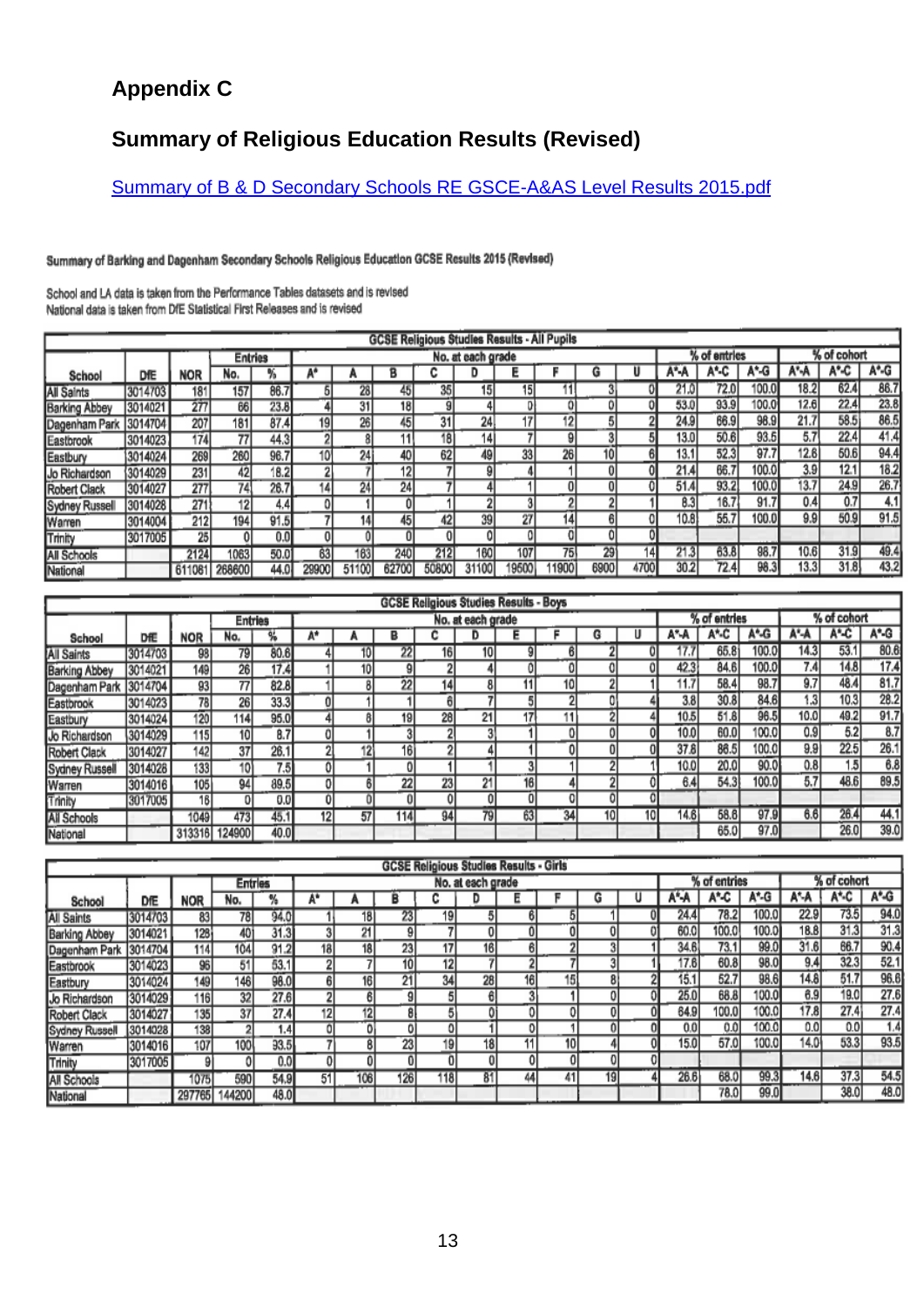## **Appendix C Continued**

## **Summary of Religious Education Results (Revised)**

Summary of Barking and Dagenham Secondary Schools Religious Studies A and AS Level Results 2015 (Revised)

|                       |         |                |    |    |    |                   |    | A Level Religious Studies Results - All Pupils |    |         |              |       |        |
|-----------------------|---------|----------------|----|----|----|-------------------|----|------------------------------------------------|----|---------|--------------|-------|--------|
|                       |         | <b>Entries</b> |    |    |    | No. at each grade |    |                                                |    |         | % of entries |       |        |
| School                | DÆ      | No.            |    |    | B  |                   | D  |                                                |    |         |              | A*-C  | $A^*E$ |
| <b>All Saints</b>     | 3014703 | 12             | o  |    | з  |                   | 51 |                                                | 01 | 16.7    | 41.7         | 58.3  | 100.0  |
| <b>Barking Abbey</b>  | 3014021 | 35             |    | 3  | 13 | 12                |    | 2                                              | 01 | 11.4    | 48.6         | 82.9  | 100.0  |
| Dagenham Park         | 3014704 |                | 0  | 0  | 0  |                   | 0  |                                                | 01 | 0.0     | 0.0          | 100.0 | 100.0  |
| Eastbrook             | 3014023 | o              | Ō  | 0  | 0  | 0                 | 0  |                                                | 01 |         |              |       |        |
| Eastbury              | 3014024 | g,             |    | 5  | 2  |                   | 0  |                                                | 0  | 66.7    | 88.9         | 100.0 | 100.0  |
| Jo Richardson         | 3014029 | 9              | Ò  | ō  | 3  | 5                 |    | O.                                             | 0  | 0.0     | 33.3         | 88.9  | 100.0  |
| Robert Clack          | 3014027 | 14             | 01 |    | 4  |                   |    |                                                | 0  | 28.6    | 57.1         | 85.7  | 100.0  |
| <b>Sydney Russell</b> | 3014028 | 2              | 0  | 0  | 0  | 2                 | 0  | 0                                              | 0  | $0.0\,$ | 0.0          | 100.0 | 100.0  |
| Warren                | 3014004 |                | ol |    | 0  | ٥I                | 0  | 0                                              | 0  | 100.0   | 100.0        | 100.0 | 100.0  |
| All Schools           |         | 83             | 2  | 15 | 25 | 27                | 11 | 3                                              | 01 | 20.5    | 50.6         | 83.1  | 100.0  |
| National              |         | 21273          |    |    |    |                   |    |                                                |    | 24.7    | 54.8         | 80.1  | 98.9   |

School and LA data is taken from the Performance Tables datasets and is revised National data is taken from DfE Statistical First Releases and is revised

| A Level Religious Studies Results - Boys |         |         |    |    |    |                   |    |                |    |       |              |       |                   |  |
|------------------------------------------|---------|---------|----|----|----|-------------------|----|----------------|----|-------|--------------|-------|-------------------|--|
|                                          |         | Entries |    |    |    | No. at each grade |    |                |    |       | % of entries |       |                   |  |
| School                                   | DÆ      | No.     | A۰ |    | в  |                   | D  |                |    | А*-А  | А*-В         | A*-C  | A <sup>*</sup> -E |  |
| All Saints                               | 3014703 | 6       | o  |    |    |                   | 41 | 0              | 0  | 0.0   | 16.7         | 33.3  | 00.0              |  |
| <b>Barking Abbey</b>                     | 3014021 | 16      | 0  |    |    | 8                 | O. |                | 01 | 0.01  | 43.8         | 93.8  | 00.0              |  |
| Dagenham Park                            | 3014704 |         | 0  |    | 0  |                   | 0  | 01             | 0  | 0.0   | 0.0          | 100.0 | 100.0             |  |
| Eastbrook                                | 3014023 | 0       |    |    | o  |                   | 0  |                | 0  |       |              |       |                   |  |
| Eastbury                                 | 3014024 |         |    |    | 0  |                   | 0  | 0              | 0  | 100.0 | 100.0        | 100.0 | 100.0             |  |
| Jo Richardson                            | 3014029 | 2       |    | 0  |    |                   |    | o              | O  | 0.0   | 50.0         | 50,0  | 100.0             |  |
| Robert Clack                             | 3014027 | 6       | 0  | o  |    | 2                 | 0  |                | o  | 33.3  | 50.0         | 83.3  | 100.0             |  |
| Sydney Russell                           | 3014028 |         | 0  |    | 0  |                   | 0  | 0              | o  | 0.0   | 0.0          | 100.0 | 100.0             |  |
| <b>Warren</b>                            | 3014004 |         |    |    | 0  | 0                 | 0  | ٥I             | 0  | 100.0 | 100.0        | 100.0 | 100.0             |  |
| All Schools                              |         | 34      |    | 31 | 10 | 13                | 5  | $\overline{2}$ | 0  | 11.8  | 41.2         | 79.4  | 100.0             |  |
| National                                 |         | 6614    |    |    |    |                   |    |                |    | 23.5  | 51,7         | 77.3  | 98.5              |  |

| A Level Religious Studies Results - Girls |         |         |    |    |    |                   |    |   |    |       |              |       |       |  |
|-------------------------------------------|---------|---------|----|----|----|-------------------|----|---|----|-------|--------------|-------|-------|--|
|                                           |         | Entries |    |    |    | No. at each grade |    |   |    |       | % of entries |       |       |  |
| School                                    | DfE     | No.     | A* |    | в  |                   | D  |   |    | A-A   | A*-B         | A*-C  | A*-E  |  |
| <b>All Saints</b>                         | 3014703 |         | 0  |    | 2  |                   |    |   | 01 | 33.3  | 66.7         | 83.3  | 100.0 |  |
| <b>Barking Abbey</b>                      | 3014021 | 19      |    |    | 6  |                   | 4  |   | 이  | 21.1  | 52.6         | 73.7  | 100.0 |  |
| Dagenham Park 3014704                     |         | o       |    | o  | 0  | ō                 | ٥I |   | 01 |       |              |       |       |  |
| Eastbrook                                 | 3014023 |         |    | o  | 0  | O.                | 0  | 0 | 0  |       |              |       |       |  |
| Eastbury                                  | 3014024 | 8       |    |    | 2  |                   | 0  | 0 | 이  | 62.5  | 87.5         | 100.0 | 100.0 |  |
| Jo Richardson                             | 3014029 |         |    |    | 2  | 5                 | 0  |   | o  | 0.0   | 28.6         | 100.0 | 100.0 |  |
| Robert Clack                              | 3014027 | 8ì      |    |    | 3  | 2                 |    |   | 0  | 25.0  | 62.5         | 87.5  | 100.0 |  |
| Sydney Russell                            | 3014028 |         |    |    | 0  |                   | 0  | 0 |    | 0.0   | 0.0          | 100.0 | 100.0 |  |
| <b>Warren</b>                             | 3014004 | 01      | 0  | 01 | 0  |                   | 0  |   | 0  |       |              |       |       |  |
| All Schools                               |         | 49      |    | 12 | 15 | 14 <sub>1</sub>   | 6  |   | ol | 26.5' | 57.1         | 85.7  | 100.0 |  |
| National                                  |         | 14659   |    |    |    |                   |    |   |    | 25.2  | 56.2         | 81.3  | 99.1  |  |